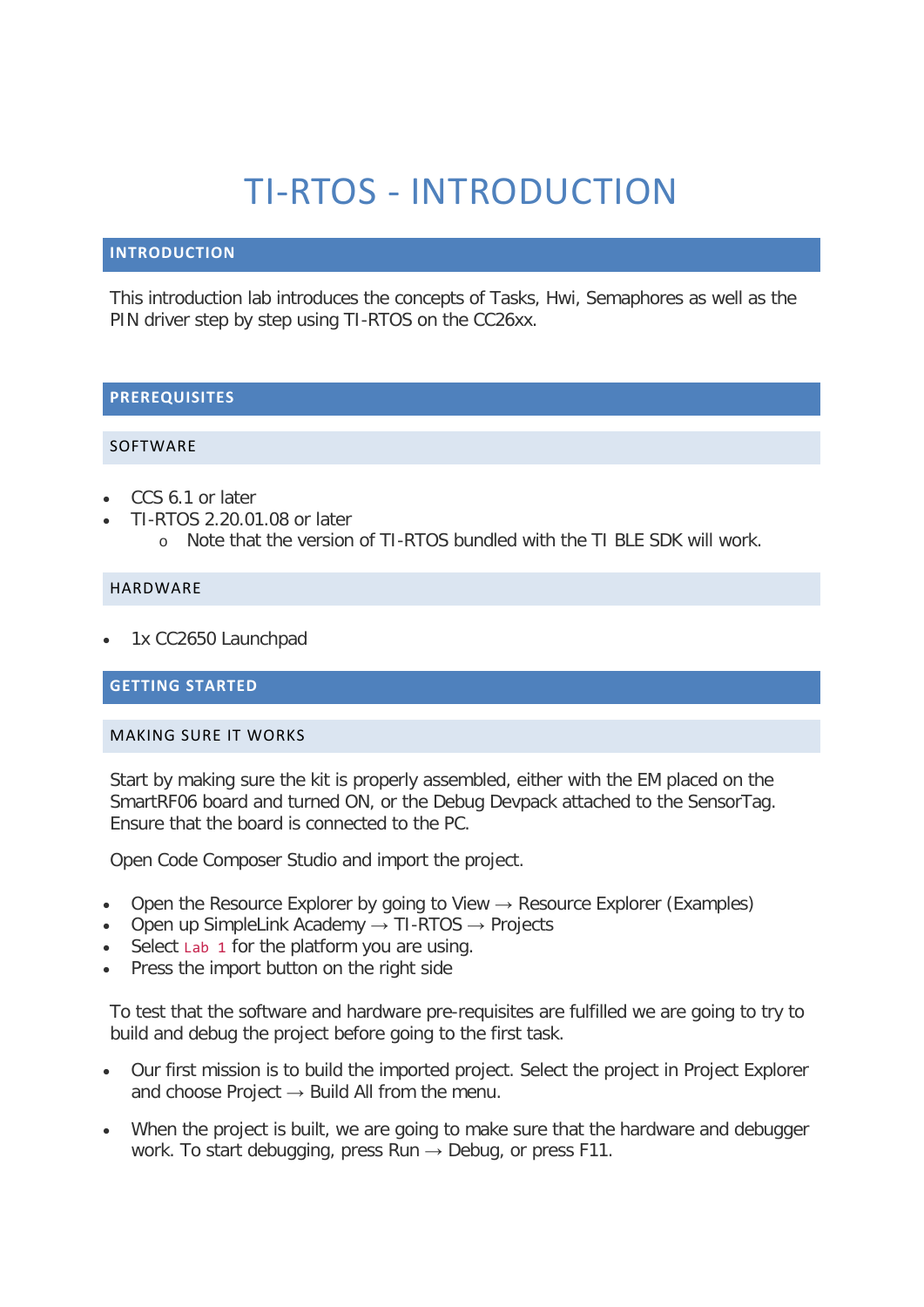- When the download is finished, press F8 or the green play button to run.
- After a few seconds you should see LED1 toggling on and off every second. If you see LED1 blink then everything works and you may continue with the lab.

# On Building

Note that the first time you build the project the whole TI-RTOS kernel will also be built. This may take several minutes, but is only done the first time. Subsequent builds will re-use the compiled kernel unless a configuration change is done.

## ORIENTING OURSELVES IN THE CODE

The Lab 1 example comes preconfigured with one TI-RTOS Task already constructed  $in$  main(). This task is set up to use the workTaskFunc function as the task function, which in turn uses the PIN Driver to toggle a led.

The task is created using the Task construct in the main function. The main function also initializes the hardware.

In the main() function, after  $BIOS$  start() is called, the main function will not progress further, but instead give control to the TI-RTOS scheduler which will call the Task functions of the tasks that are constructed. For example workTaskFunc. Normally, task functions will enter an infinite loop and never return, letting TI-RTOS switch to higher priority tasks or temporarliy suspend the current task.

# **TASK 0 - BASIC RTOS DEBUGGING**

First we are going to take a look at some of the built in features of CCS which can aid in the development of firmware running on TI-RTOS, and also give a better understanding of the multitasking.

#### RTOS OBJECT VIEW

The RTOS Object View, or ROV for short can be used to get a snapshot of the whole RTOS. By default the information is only updated via JTAG when the target is halted. First we are going to halt the code as we are toggling the led.

- Put a breakpoint in the workTaskFunc on the doWork line
	- o Do this by double clicking on the area on the left of the line number.
- Run so you hit that breakpoint. Next open the ROV by going to Tools  $\rightarrow$  RTOS Object View (ROV). This will open up a new tab where you can see a lot of information about RTOS objects when you have Instrumentation enabled.

What we are looking for is the Task module's Details tab.

| RELARDING TO SO Diect View (ROV) $\boxtimes$ FR Progress |              |                                              |          |       |                             |     |     |                                    |      |      |
|----------------------------------------------------------|--------------|----------------------------------------------|----------|-------|-----------------------------|-----|-----|------------------------------------|------|------|
|                                                          | <b>Basic</b> | Detailed CallStacks   ReadyQs   Module   Raw |          |       |                             |     |     |                                    |      |      |
|                                                          | address      | label                                        | priority | mode  | txn                         |     |     | arg0 arg1 stackPeak stackSize stac |      |      |
|                                                          | 0x20001c50   | ti.sysbios.knl.Task.IdleTask 0               |          | Ready | ti_sysbios_knl_Idle_Ioo 0x0 |     | 0x0 | -60                                | 2048 | 0x20 |
|                                                          | 0x200016f8   |                                              |          |       | Running   workTaskFunc      | 0x0 | 0x0 | 112                                | 256  | 0x20 |
|                                                          |              |                                              |          |       |                             |     |     |                                    |      |      |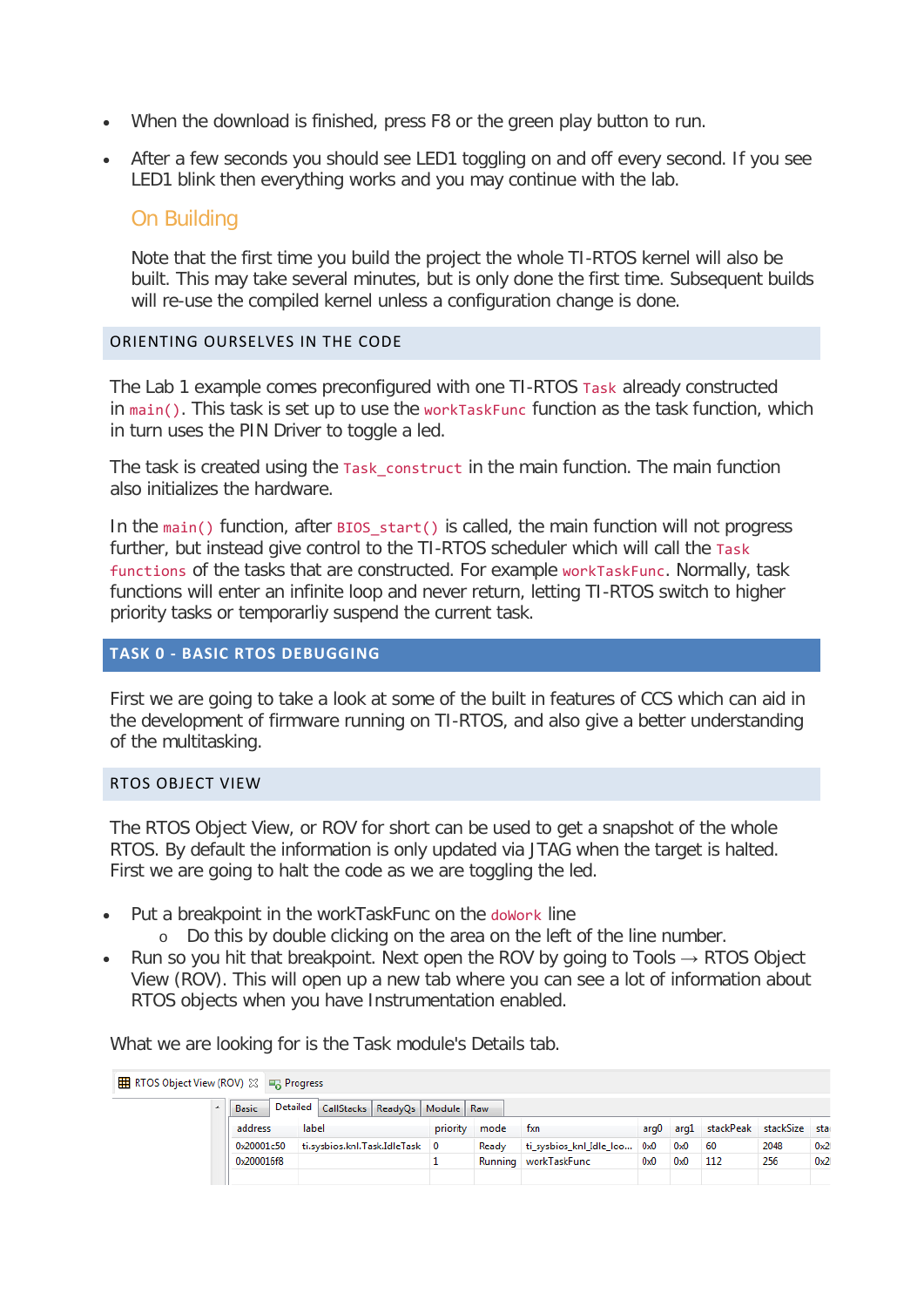This view shows which task is currently running on the system, what tasks are blocked as well as what tasks are ready to run. We can see that the workTaskFunc is currently running and we can also see that the stack usage for the task has peaked at 112 of 256 bytes so far, so no risk of stack overflow yet!

#### EXECUTION GRAPH

While the ROV is handy to get a snapshot view over the current state of the system it is not possible to get any information about the state of the system over time. For this we use the Execution graph.

First, before we start up the execution graph, make sure that the application has been running for a short while. After the LED has had time to blink a few times, press Halt/Suspend/Pause button to pause the execution of the program.

Next, open the Execution Analysis menu by going to Tools  $\rightarrow$  RTOS Analyzer  $\rightarrow$ Execution Analysis.



Select only the Execution Graph in the next window, leave everything else as it was and press Start.

In the new Execution Graph tab, expand Cortex M3 0.\*OS to see

that Task.workTaskFunc has been executing! In fact, it's the only task executing. The Idle task has not gotten any time at all during the execution of the program. This is usually a sign that one task is hogging all system resources and is in most cases because of a bug.

How does the logging work?

The TI-RTOS module LoggingSetup, which is part of the Universal Instrumentation Architecture (UIA), sets the UIA module LoggerStopMode up as an interface for the XDC Runtime Log module, which again has hooks into the Task, Hwi and Swi modules.

The TI-RTOS configuration script parsing acts as an extra precompile step which can add, remove and configure RTSC (Real-Time Software Components) modules by outputting .c and .h files used for later compilation and linking.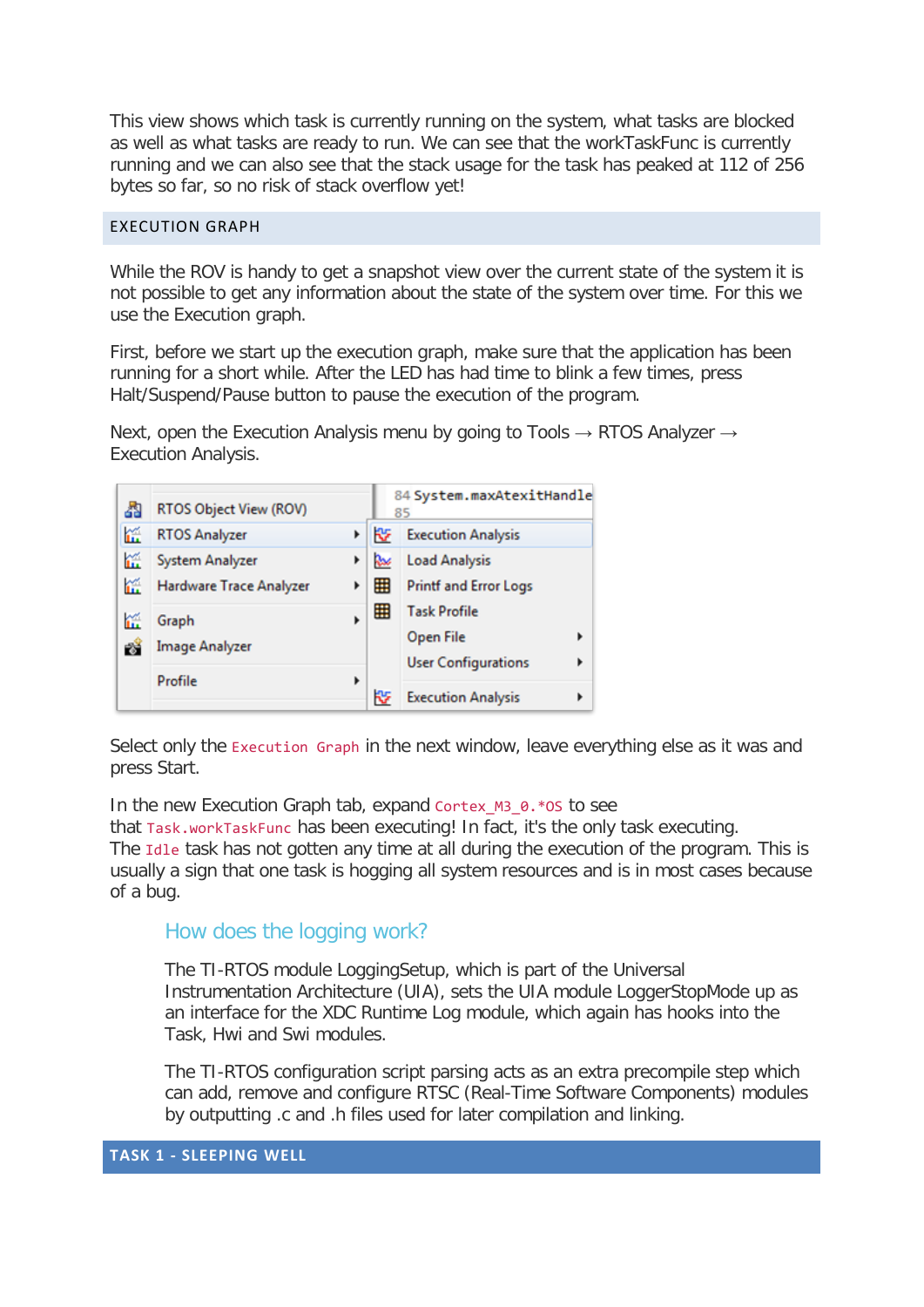After looking at the Execution Graph, we can see that we have a problem with one of our tasks hogging all CPU resources. Let's take a look at our workTaskFunc.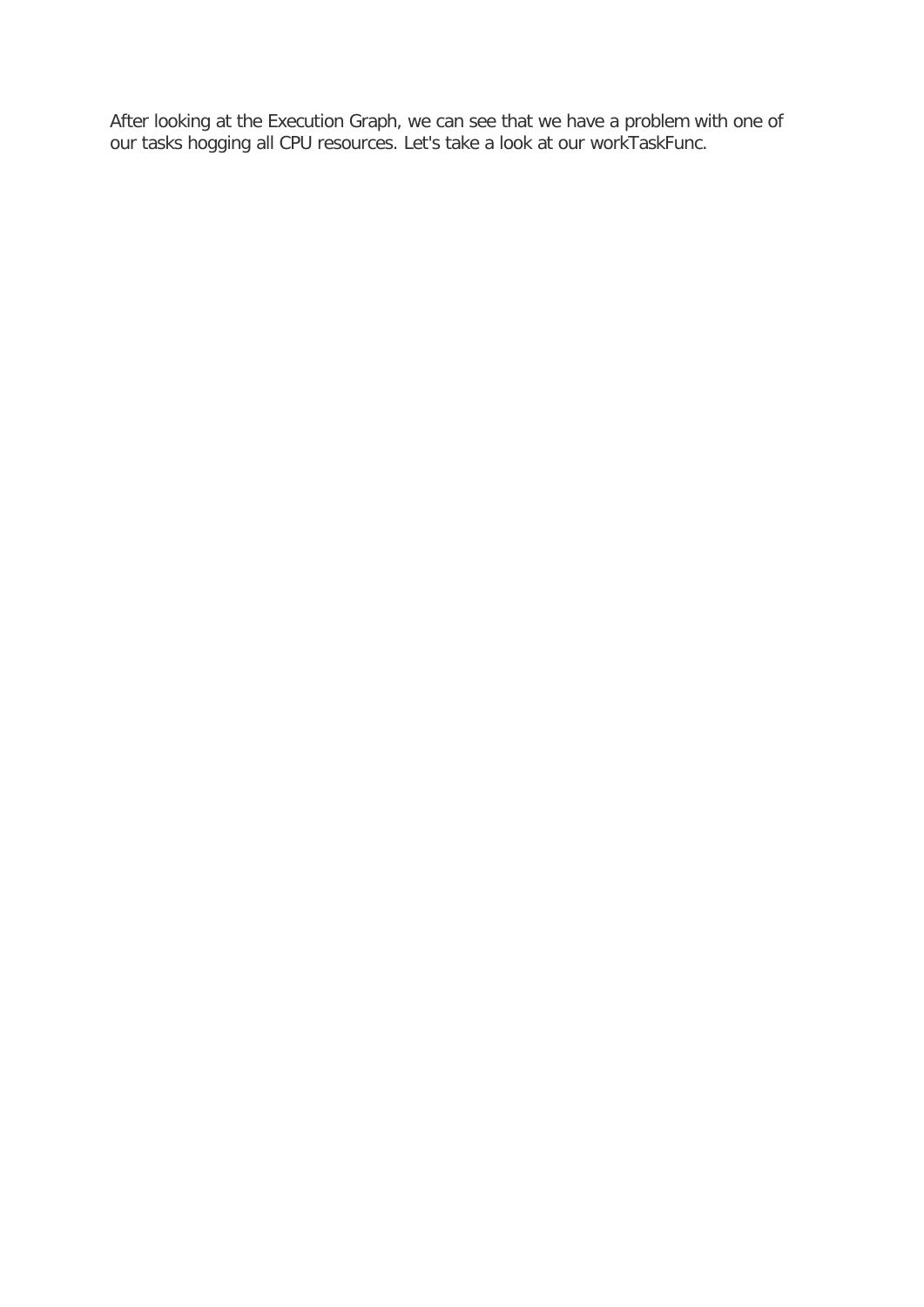void doWork(void) { PIN\_setOutputValue(pinHandle, Board\_LED1, 1); FakeBlockingWork(); PIN\_setOutputValue(pinHandle, Board\_LED1, 0); } Void workTaskFunc(UArg arg0, UArg arg1) { while  $(1)$  { doWork(); CPUdelay(24e6); }

Work, sleep, work.

The only thing the task does is execute the doWork function and then goes back to 'sleep', except it never does go to sleep. The CPUdelay function is simply a function which burns CPU cycles in a loop. This is not the correct way to pass time in the RTOS.

One of the easiest ways to pass time in a task is to call Task sleep(numTicks) [tick]). Task\_sleep will simply make the current task sleep for as many system ticks as is specified in the argument. The current tick rate of the system is needed in order to know how long you will sleep. This is a constant value available via the Clock tickPeriod variable. The value is the amount of microseconds per clock tick.

# Clock\_tickPeriod

To use Clock\_tickPeriod, remember to include the kernel Clock module header: #include <ti/sysbios/knl/Clock.h>

The value of this variable [µs/tick] is determined when the TI-RTOS .cfg file is parsed. If Clock.tickPeriod = nn; is not present in the .cfg file, the default value is used. Since the tick period can vary between projects, it's useful to include the variable Clock tickPeriod in calculations that depend on system clock ticks.

# TASK 1.1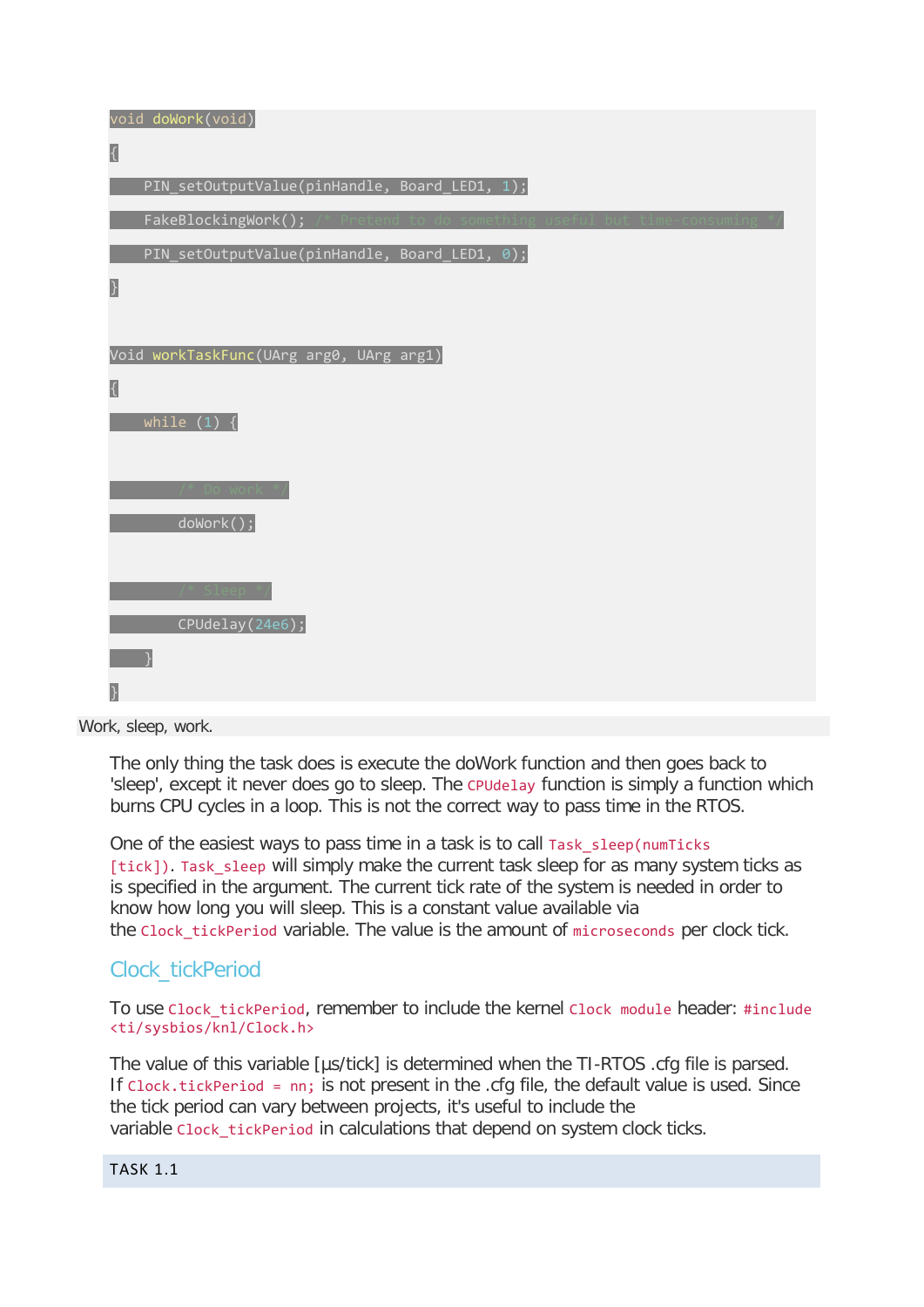- Replace the use of CPUdelay to sleep with Task\_sleep and use it to sleep for 1000ms (1e6 microseconds).
	- o How do you convert an argument in microseconds to an argument in system ticks?
- Let the code run for a while and have another look at the Execution Graph, does it look any different?

# **TASK 2 - EXECUTING URGENT WORK**

Next we are going to expand on the original code by monitoring a button and execute a doUrgentWork function. In our system, this will represent the most important work processing the system needs to do. This is more important than the work done by the workTask and should execute as quickly as possible. If you want, pretend it's an emergency brake system, and the button is the sensor.

#### SETTING UP THE NEW TASK

- First copy, paste and rename the workTaskFunc function to create a new task function called urgentWorkTaskFunc.
- Copy, paste and rename the doWork function to doUrgentWork as well as modify the new function to use LED2 instead of LED1.
- Let urgentWorkTaskFunc call doUrgentWork.
- Make doUrgentWork call the macro FakeBlockingFastWork()
- Copy, paste and rename the Task Struct and the task stack storage as well for urgentTask.
- Construct the new task (copy and rename the parameters and the construction) and set the priority of the new task to 1. **Note:** Higher priority number means higher priority.

## **Tasks**

A Task has some information associated with it. This is stored in the Task\_Struct, which holds the variables the TI-RTOS kernel needs to act on the Task, for example to make it pend on a Semaphore, place it in a Ready queue, or just check the current priority.

A Task also needs a Stack to place function-local variables. The stack is just an array of bytes that we tell TI-RTOS to use. When a specific Task is running, the CPU's stack pointer will point into the memory area of this array. This is a part of how multithreading is accomplished, because each Task thinks on a low level that it is operating independently.

The Task function, for example workTaskFunc uses workTaskStack for its local variables and function calls.

For more information on tasks, see: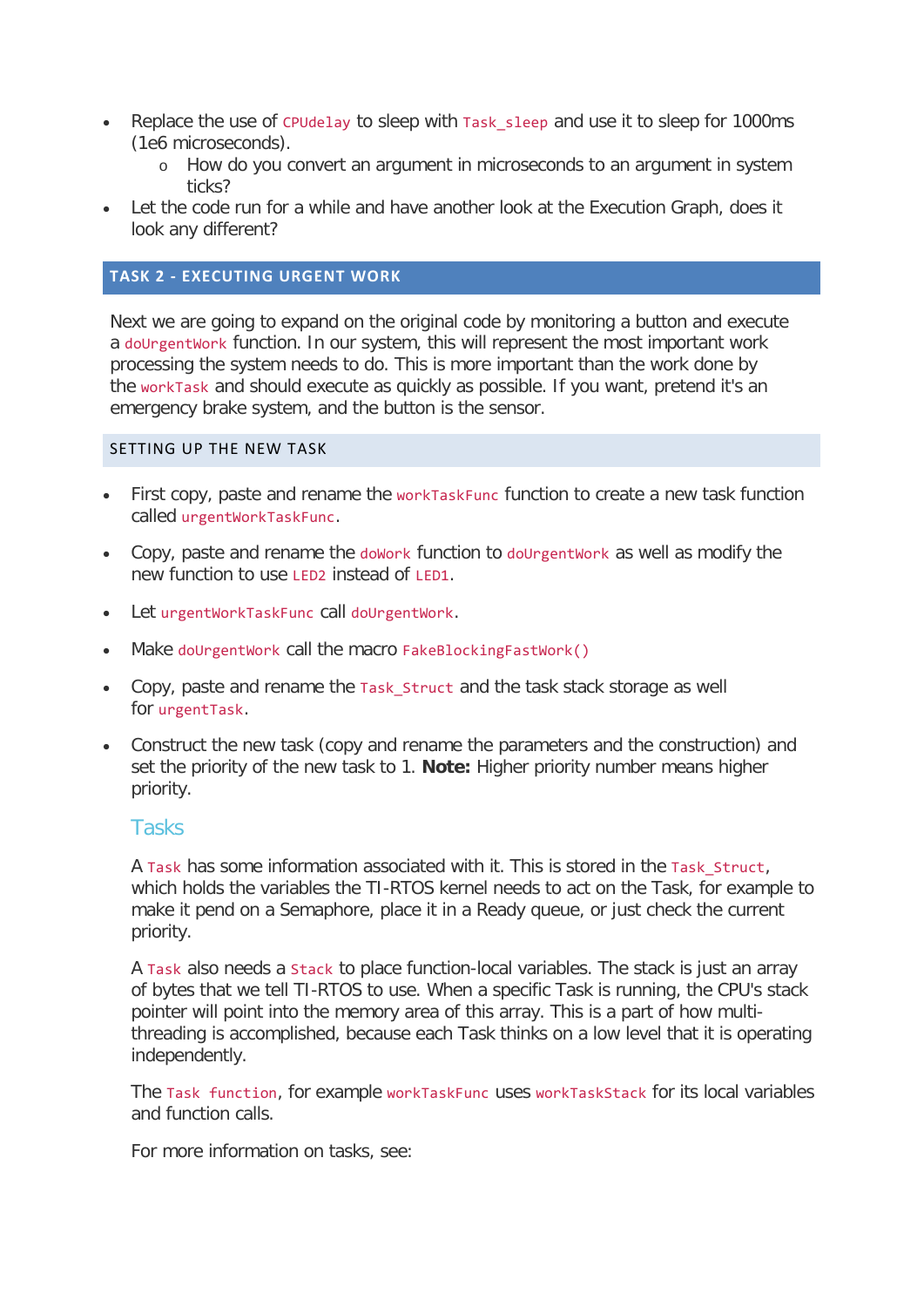- C:\ti\tirtos\_cc13xx\_cc26xx\_2\_20\_01\_08\products\bios\_6\_46\_01\_38\docs\Bios\_User \_Guide.pdf, Chapter 3.5
- $C:\ti\trios$  cc13xx cc26xx 2 20 01 08\products\bios 6 46 01 38\docs\cdoc\ti\s ysbios\knl\Task.html

### RESPONDING TO THE BUTTON PRESS

Rewrite urgentWorkTaskFunc so it polls the Board BUTTON0 pin every 10ms using PIN getInputValue and executes doUrgentWork when the button is pressed. Note that the button is inverted, so positive value means released.

# Board\_BUTTON0 mapping

Board\_BUTTON0 is mapped to the UP key on SmartRF06. For LAUNCHXL it's marked with BTN-1 on the silk screen and is on the left side when the rocket faces away from you. On the SensorTag it's the button furthest from the debug headers.

# PIN Driver documentation

In order to get to the documentation, open c:/ti/tirtos\_cc13xx\_cc26xx\_2\_20\_01\_08/docs/Documentation\_Overview\_cc13 xx\_cc26xx.html in an external browser and click on TI-RTOS Driver Runtime APIs (doxygen), and see both PIN and PINCC26XX.h.

Alternatively, click this link. There is a back-button in the upper right of this window.

- Does this work as intended?
- Do a check in the Execution Graph as well by
	- o Restarting the program
	- o Press BUTTON0 while LED1 is on
	- o Wait until LED2 is turned on and off
	- o Pause the program and check the graph
- Change priorities so that the urgentWorkTask always gets precedence over workTask
- Look at the Execution Graph again

# **TASK 3 - REACTING TO INTERRUPTS**

Polling is for kids. — Unknown Wise Programmer

# Adding an interrupt handler

Next we are going to implement a HWI to react to the button press instead of polling. Fortunate for us, the HWI to callback mapping is available in the PIN driver itself. The PIN driver will then in turn set up the interrupt for us and register our callback with the RTOS HWI dispatcher.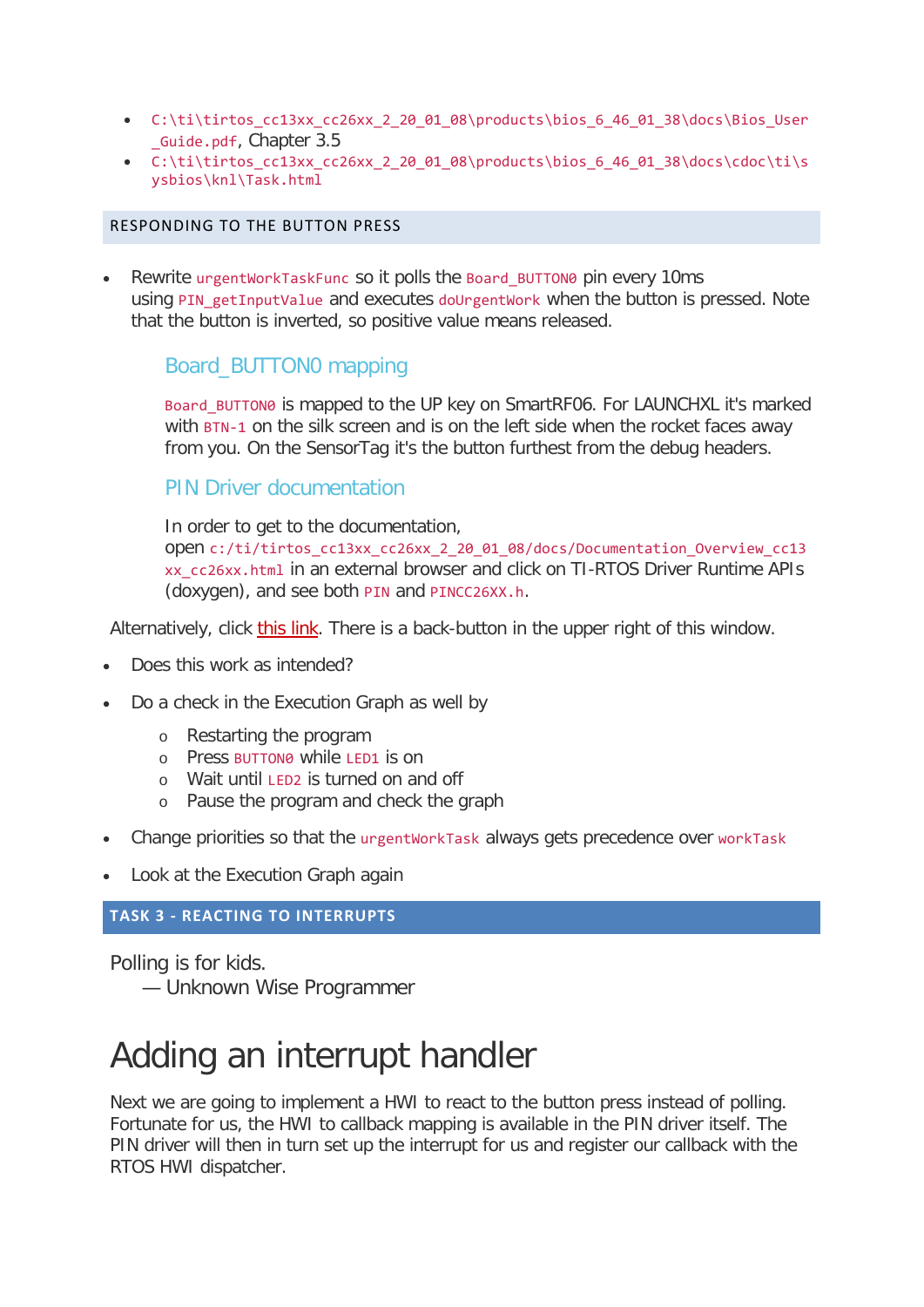Start by adding the following two lines in the main function to enable interrupts and register the callback:

PIN\_registerIntCb(pinHandle, pinInterruptHandler);

PIN\_setInterrupt(pinHandle, Board BUTTON0 | PIN\_IRQ\_NEGEDGE);

Register interrupt on a pin. Send to pinInterruptHandler.

Next create the pinInterruptHandler with the following signature:

void pinInterruptHandler(PIN Handle handle, PIN Id pinId);

# Using handles

Since we don't have classes in C, the next-best thing is a struct containing the entire state of an object. This struct is always referred to via its handle (basically a pointer to the object struct). All function calls in TI-RTOS normally pass in the handle to the object that should be acted upon.

pinHandle = PIN\_open(&pinState, pinTable); is an example of an Object being initialized (pinState). If PIN open is successful, pinHandle is returned with a value != NULL. All operations on those pins must happen after a valid handle has been aquired.

Before commencing the task, we want to change the default configuration of the TI-RTOS so that we can see interrupts in the Execution Graph, by default we can only see Tasks.

- Open up the TI-RTOS . cfg file called flash\_debug. cfg in this project, and make sure you have the TI-RTOS tab open, not the source.
- On the right hand side in the outline panel, select Logging Setup. Alternatively reach this via System Overview  $\rightarrow$  Logging.
- Under RTOS Execution Analysis, make sure that all boxes are checked (SWI, HWI and Semaphores)

Now, next time the code is compiled, this support will be compiled in as a part of the instrumentation.

## TASK 3.1

- Comment out the construction of the urgentTask.
- Execute the doUrgentWork from the PIN callback instead.
- Take a look in the Execution Graph now.
- If you press the button while the interrupt is executing, does it execute the work again? Why or why not?
- If you press the button twice while the interrupt is executing, does it execute the work twice more? Why or why not?

MOVING THE PROCESSING OUT OF THE HWI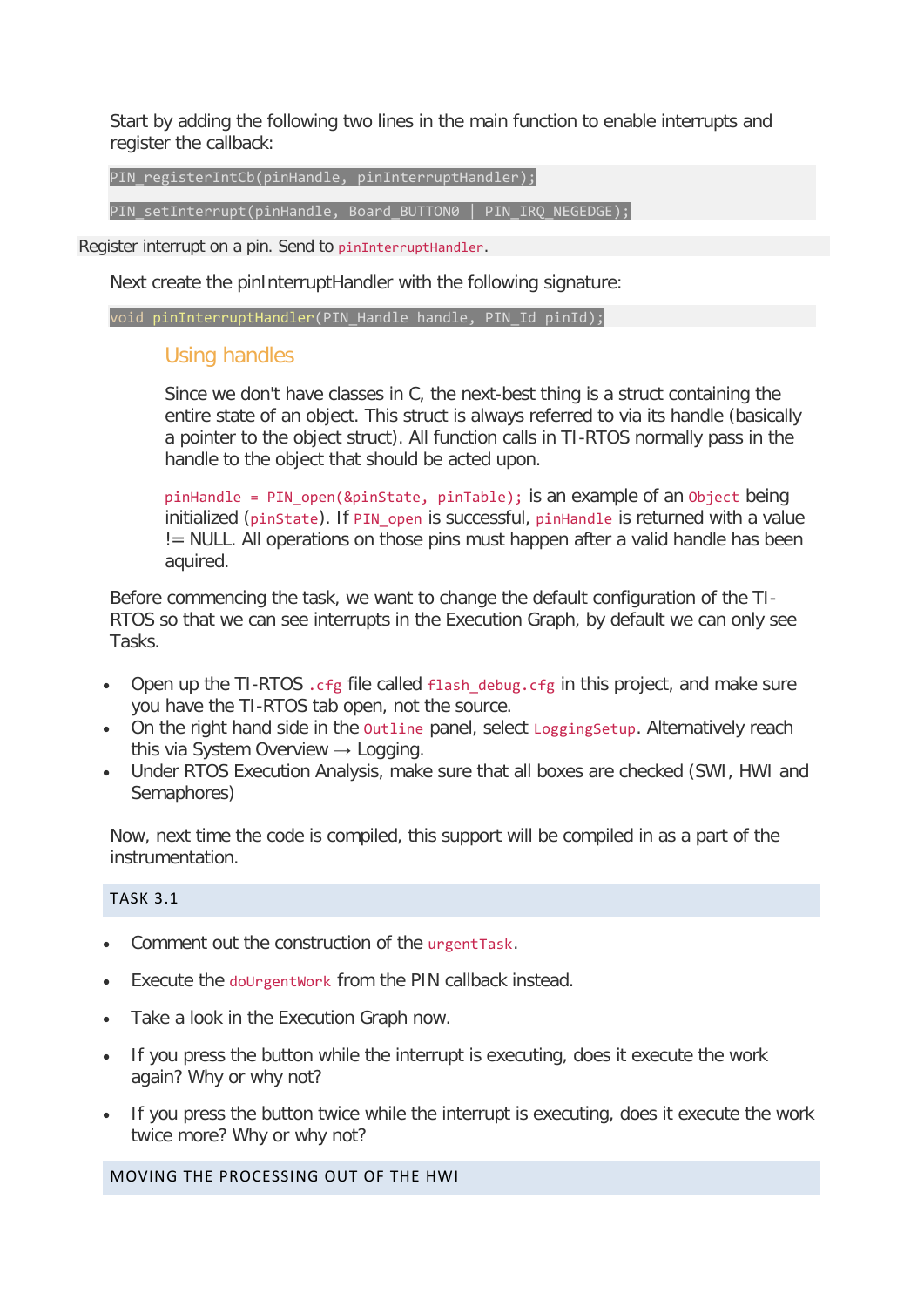It is often not wise to run extensive processing in interrupt process. This is due to the fact that while in an interrupt, it is by default not possible to react to the same or any other lower priority interrupts until finished. It is possible to mitigate some of this by nesting, but keeping the interrupts short is generally the best approach.

What we *should* have done above is to signal a task when the HWI is run, and then run the processing in the task. We would like to synchronize the task with the HWI. This is a typical use-case for a Semaphore.

#### CREATING A SEMAPHORE

To use Semaphores, first make sure to include the header:

Select text

#include <ti/sysbios/knl/Semaphore.h>

Next, we are going to create this Semaphore statically using the TI-RTOS .cfg file instead of instantiate it statically via the code.

- Open the TI-RTOS .cfg file and make sure the TI-RTOS tab is selected.
- On the right side in the outline window, select Semaphore
- On the top of the main configuration view, select Instance
- Then create a binary semaphore named urgentWorkSem

| Semaphores    |     | ▼ Required Settings    |                                                                                                                                                        |  |  |
|---------------|-----|------------------------|--------------------------------------------------------------------------------------------------------------------------------------------------------|--|--|
| urgentWorkSem | Add | Handle                 | urgentWorkSem                                                                                                                                          |  |  |
| Remove        |     | Initial count          | $\circ$                                                                                                                                                |  |  |
|               |     | Semaphore type         | Counting (FIFO)<br>Binary (FIFO)<br>Counting (priority-based)<br>Binary (priority-based)                                                               |  |  |
|               |     | <b>v</b> Event Support |                                                                                                                                                        |  |  |
|               |     |                        | These options are only available when Event support is enabled by the Semaphore module.<br>Event instance $\  \text{null} \ $ v Event Id Event Id 00 v |  |  |

Note that the newly created semaphore urgentWorkSem is already available in the global namespace. No need to do anything special to get access to it in the source file.

#### USING A SEMAPHORE

- Go to the TI-RTOS install directory and open docs/Documentation\_Overview\_cc13xx\_cc26xx.html
- Open up the TI-RTOS Kernel User Guide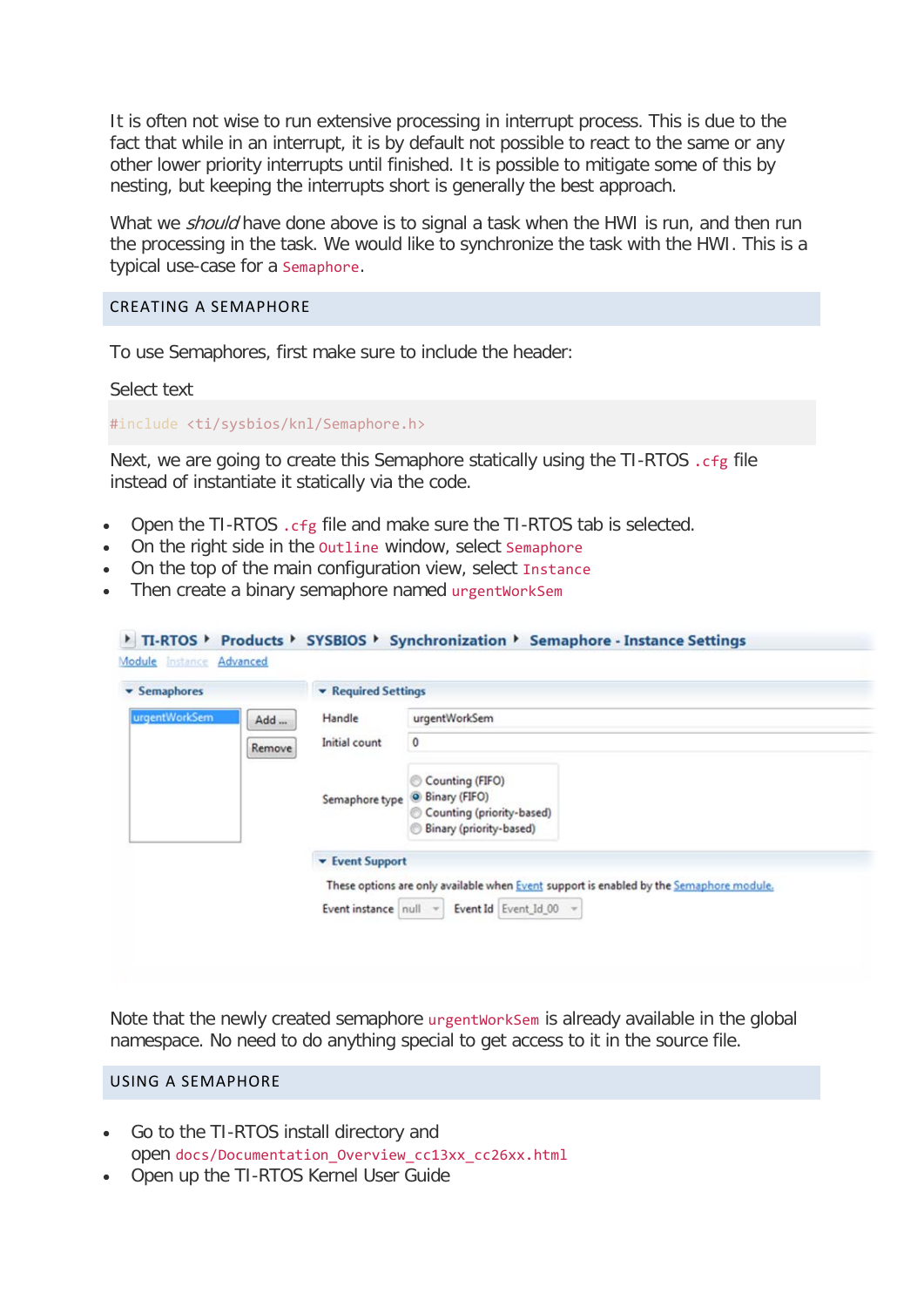- Look up Semaphore under Synchronization Modules in the User's Guide and find out how to post to, and pend on, the Semaphore you just created
- Rewrite the code so that the HWI only post the semaphore to which the urgentWorkTask is pending on
- If you press the button several times, can we handle that now? Why?
- Change the semaphore to be a counting semaphore
- What about now, does it work?

# EXECUTION GRAPH EXAMPLE

In the image below you can see the result of the event logging when all of the above is implemented, and the button is pressed while the workTaskFunc is running.



What you are seeing here:

- workTaskFunc running merrily, pretending to do something useful
- Pin interrupt (Hwi) occurring, which posts a Swi to do deferred processing of the interrupt
- Pin Swi running (via BIOS Scheduler), which calls your pinInterruptHandler which posts to the semaphore (flag icon)
- BIOS Scheduler deciding that the urgentWorkTaskFunc is no longer blocked and has higher priority so should run
- urgentWorkTaskFunc running.

When you have implemented a counting semaphore, you should see the urgentWorkTaskFunc running longer (if you press more), and pending on the semaphore until it's out of produced events.